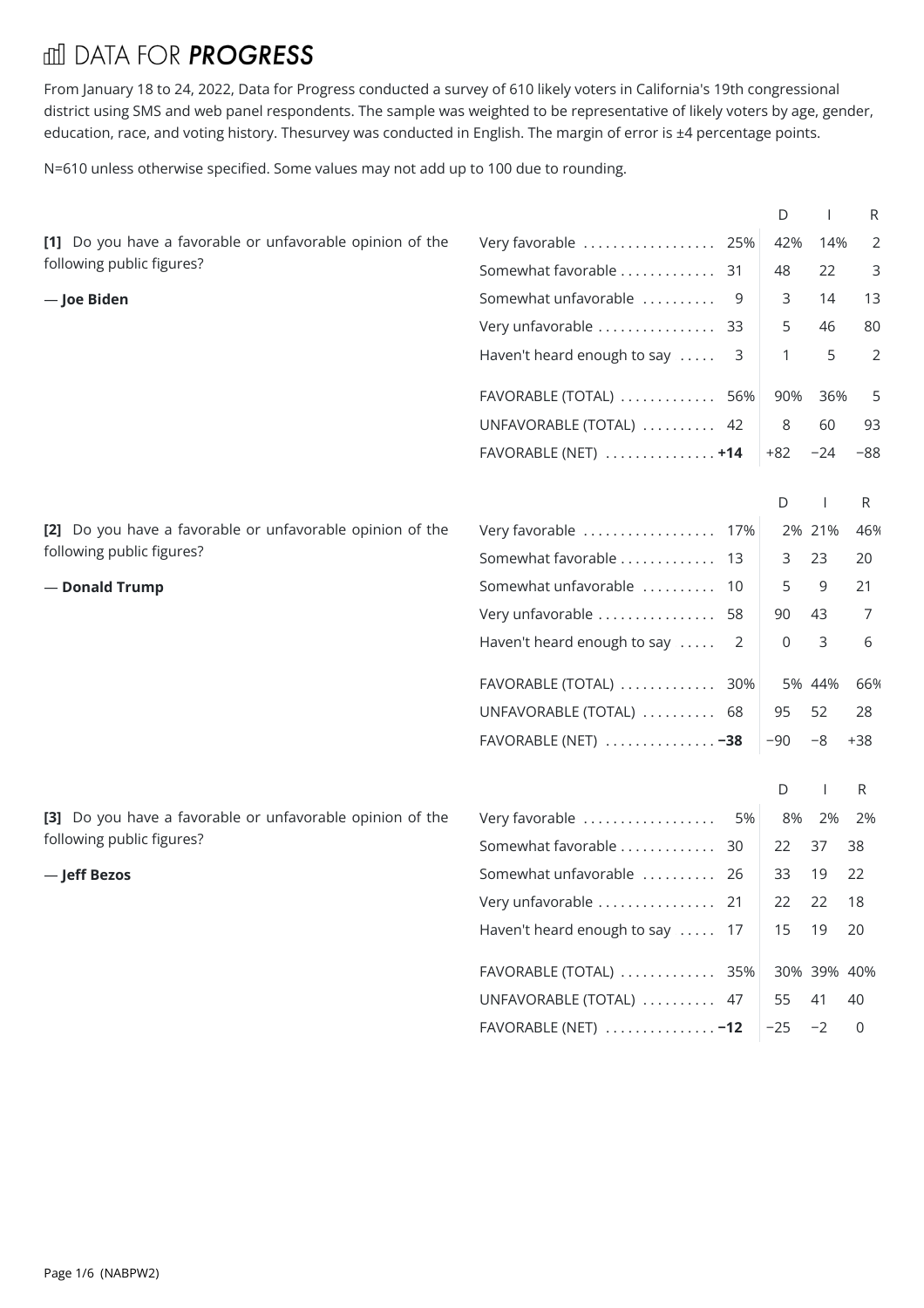|                                                                                                                    |                                                                                                                                             | D     |        | R              |
|--------------------------------------------------------------------------------------------------------------------|---------------------------------------------------------------------------------------------------------------------------------------------|-------|--------|----------------|
| [4] Do you have a favorable or unfavorable opinion of the                                                          | Very favorable<br>4%                                                                                                                        | 5%    | 3%     | -1             |
| following public figures?                                                                                          | Somewhat favorable  21                                                                                                                      | 24    | 15     | 24             |
| - Mark Zuckerberg                                                                                                  | Somewhat unfavorable  20                                                                                                                    | 27    | 14     | 14             |
|                                                                                                                    | Very unfavorable  45                                                                                                                        | 36    | 51     | 57             |
|                                                                                                                    | Haven't heard enough to say  11                                                                                                             | 7     | 18     | 4              |
|                                                                                                                    | FAVORABLE (TOTAL)  25%                                                                                                                      | 29%   | 18%    | 25             |
|                                                                                                                    | UNFAVORABLE (TOTAL)  65                                                                                                                     | 63    | 65     | 71             |
|                                                                                                                    | FAVORABLE (NET) $\ldots \ldots \ldots \ldots -40$                                                                                           | $-34$ | $-47$  | $-46$          |
|                                                                                                                    |                                                                                                                                             | D     |        | R              |
| [5] Do you have a favorable or unfavorable opinion of the                                                          | Very favorable  24%                                                                                                                         | 45%   | 10%    | 0%             |
| following public figures?                                                                                          | Somewhat favorable  27                                                                                                                      | 41    | 20     | 7              |
| - The Democratic Party                                                                                             | Somewhat unfavorable  13                                                                                                                    | 8     | 21     | 12             |
|                                                                                                                    | Very unfavorable  30                                                                                                                        | 3     | 41     | 79             |
|                                                                                                                    | Haven't heard enough to say  5                                                                                                              | 4     | 9      | $\overline{2}$ |
|                                                                                                                    | FAVORABLE (TOTAL)  51%                                                                                                                      | 86%   | 30%    | 7%             |
|                                                                                                                    | UNFAVORABLE (TOTAL)  43                                                                                                                     | 11    | 62     | 91             |
|                                                                                                                    | FAVORABLE (NET) $\ldots \ldots \ldots \ldots +8$                                                                                            | +75   | $-32$  | $-84$          |
|                                                                                                                    |                                                                                                                                             |       |        |                |
|                                                                                                                    |                                                                                                                                             |       |        | 44%            |
| following public figures?                                                                                          | R<br>D<br>[6] Do you have a favorable or unfavorable opinion of the<br>Very favorable  10%<br>5%<br>1%<br>Somewhat favorable  22<br>38<br>4 | 35    |        |                |
| - The Republican Party                                                                                             | Somewhat unfavorable  20                                                                                                                    | 22    | 19     | 17             |
|                                                                                                                    | Very unfavorable  44                                                                                                                        | 70    | 32     | 2              |
|                                                                                                                    | Haven't heard enough to say<br>4                                                                                                            | 3     | 7      | 2              |
|                                                                                                                    | FAVORABLE (TOTAL)  32%                                                                                                                      |       | 5% 43% | 79%            |
|                                                                                                                    | UNFAVORABLE (TOTAL)  64                                                                                                                     | 92    | 51     | 19             |
|                                                                                                                    | FAVORABLE (NET)  -32                                                                                                                        | $-87$ | $-8$   | $+60$          |
|                                                                                                                    |                                                                                                                                             |       |        |                |
|                                                                                                                    |                                                                                                                                             | D     |        | R              |
| [7] Do you think executives of large technology companies                                                          | Too much  66% 64% 62% 78%                                                                                                                   |       |        |                |
| like Google, Apple, Facebook, and Amazon have too much,<br>too little or about the right influence over government | Too little  4                                                                                                                               | 5     | 4      | 1              |
| policy?                                                                                                            | Right amount  14                                                                                                                            | 19    | 11     | 7              |
|                                                                                                                    | Don't know  16                                                                                                                              | 12    | 23     | 14             |
|                                                                                                                    |                                                                                                                                             |       |        |                |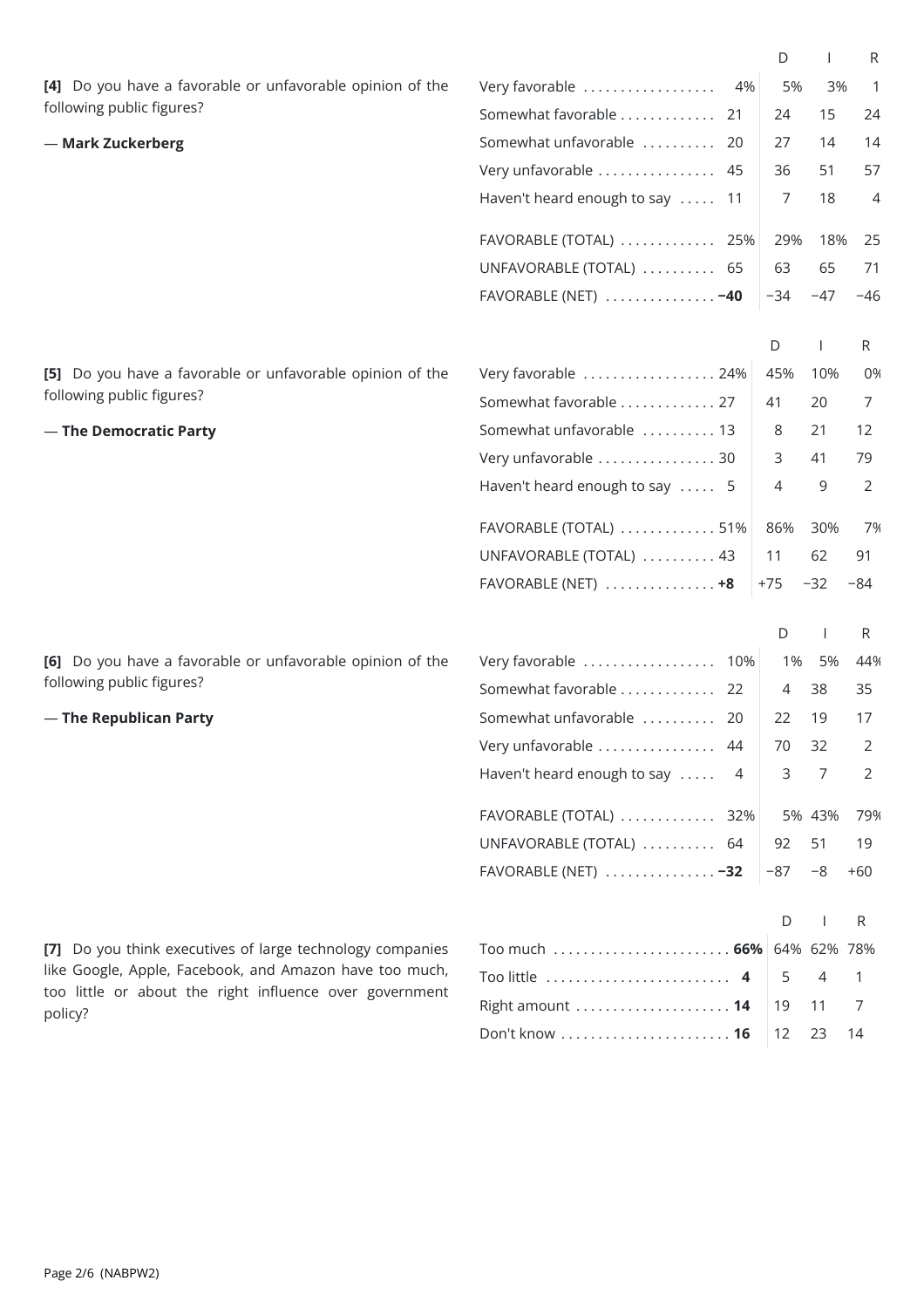**[8]** Below is a list of scenarios around data use and other business practices by large technology companies. For each, please say how concerned or not concerned you are by them.

— Large technology companies collecting detailed information on users' online activity and selling users' personal data

**[9]** Below is a list of scenarios around data use and other business practices by large technology companies. For each, please say how concerned or not concerned you are by them.

— Social media platforms promoting or censoring information from certain users or sources

**[10]** Below is a list of scenarios around data use and other business practices by large technology companies. For each, please say how concerned or not concerned you are by them.

— Social media intentionally making their platforms more addictive for children

**[11]** Below is a list of scenarios around data use and other business practices by large technology companies. For each, please say how concerned or not concerned you are by them.

— Large technology companies harming small businesses by charging them fees and stealing their ideas and customers

**[12]** Below is a list of scenarios around data use and other business practices by large technology companies. For each, please say how concerned or not concerned you are by them.

— Large technology companies lobbying the government

|                                                           | $D \cup R$ |  |
|-----------------------------------------------------------|------------|--|
| Very concerned  69% 62% 68% 87%                           |            |  |
| Somewhat concerned $\ldots \ldots \ldots \ldots$ 22 28 21 |            |  |
| Only a little concerned  6 $\vert$ 5 8 3                  |            |  |
| Not at all concerned 3 $\mid 4 \mid 3 \mid 1$             |            |  |

|                                                                  | $D \mid R$ |  |
|------------------------------------------------------------------|------------|--|
| Very concerned  52% 33% 62% 81%                                  |            |  |
| Somewhat concerned  26 35 20 14                                  |            |  |
| Only a little concerned $\ldots \ldots \ldots \ldots$ 14 21 11 2 |            |  |
| Not at all concerned  8   11 $\quad$ 7 $\quad$ 2                 |            |  |

|                                                | $D \cup R$ |  |
|------------------------------------------------|------------|--|
| Very concerned  62% 60% 61% 68%                |            |  |
| Somewhat concerned 24   27 27 13               |            |  |
| Only a little concerned  8   10 $\,$ 5 $\,$ 10 |            |  |
| Not at all concerned  6 3 7 10                 |            |  |

|                                                                    | $D \cup R$ |  |
|--------------------------------------------------------------------|------------|--|
| Very concerned  59% 54% 59% 71%                                    |            |  |
| Somewhat concerned 28 31 28 19                                     |            |  |
| Only a little concerned $\ldots \ldots \ldots \ldots$ 10   11 9 10 |            |  |
| Not at all concerned  3 $\begin{vmatrix} 4 & 4 & 0 \end{vmatrix}$  |            |  |

|                                                                   | $D \cup R$ |  |
|-------------------------------------------------------------------|------------|--|
| Very concerned  57% 54% 51% 79%                                   |            |  |
| Somewhat concerned  29 $ 33 \quad 32 \quad 13$                    |            |  |
| Only a little concerned $\ldots \ldots \ldots \ldots$ 10   8 13 7 |            |  |
| Not at all concerned $4 \mid 5 \mid 4 \mid 1$                     |            |  |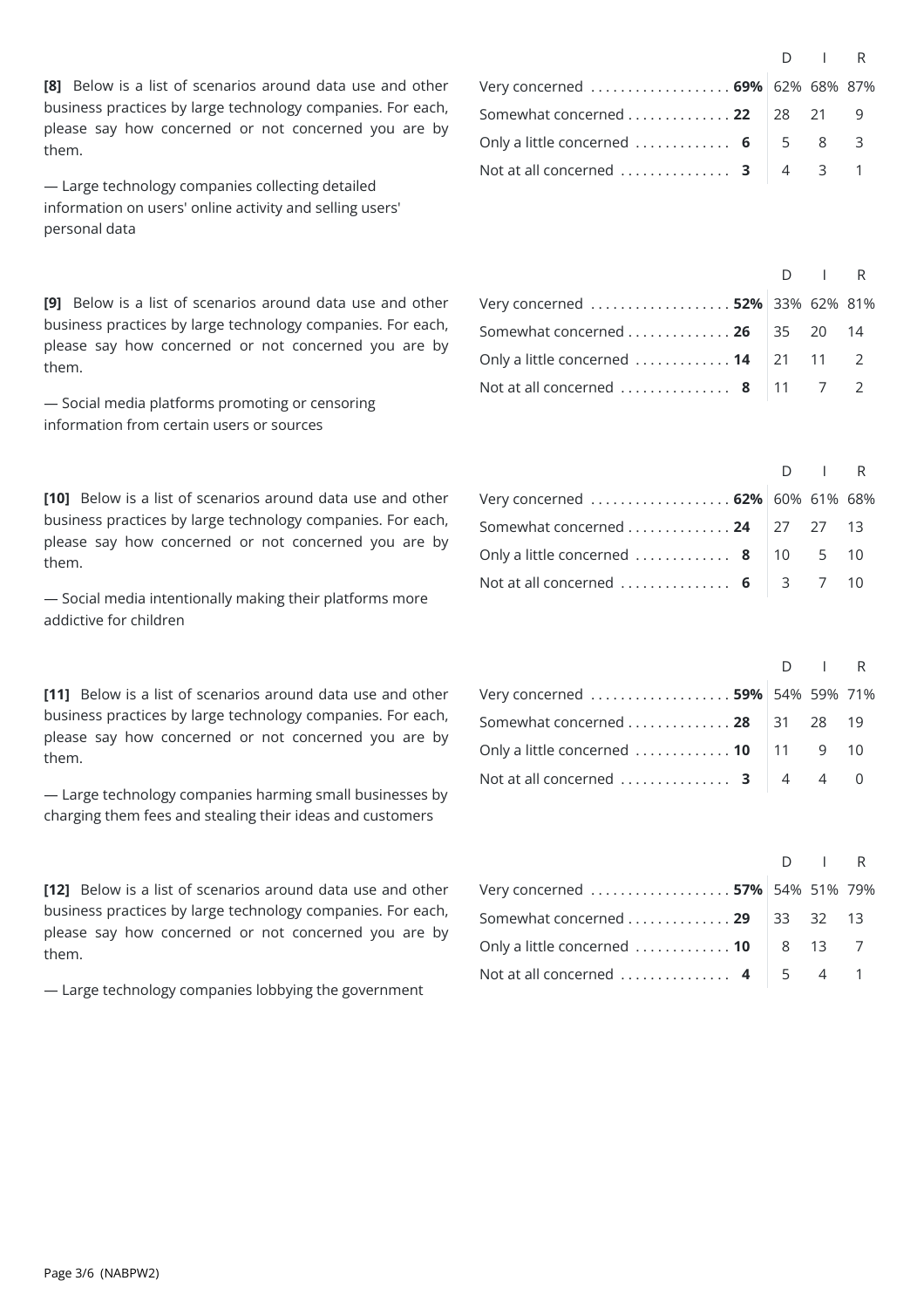**[13]** Facebook conducted internal research on social media's harmful effects on children's mental health, but have not made their findings public information.

Do you support or oppose Facebook making their research on social media's harmful effects on children's mental health public?

[14] The last time the federal government passed laws to protect children's privacy online was over 20 years ago. Some lawmakers have proposed updating these protections.

Do you support or oppose the federal government updating the laws that protect children's privacy online?

**[15]** When thinking about safeguards that currently protect against abusive behavior by big technology companies, which statement comes closest to your views, even if neither is exactly right?

**[16]** For each of the following actions, do you think that policymakers should do more or less, or are they doing enough already?

- Reducing the spread of false or misleading information

**[17]** For each of the following actions, do you think that policymakers should do more or less, or are they doing enough already?

— Curbing abuses of power by large technology firms

|                                                                                                                                                   |     | D   | $\mathbf{I}$   | R     |  |
|---------------------------------------------------------------------------------------------------------------------------------------------------|-----|-----|----------------|-------|--|
| Strongly support                                                                                                                                  | 44% | 49% | 41%            | 39    |  |
| Somewhat support<br>22                                                                                                                            |     | 25  | 17             | 27    |  |
| Somewhat oppose                                                                                                                                   | 6   | 7   | 4              | 6     |  |
| Strongly oppose<br>16                                                                                                                             |     | 7   | 26             | 21    |  |
| Don't know<br>12                                                                                                                                  |     | 12  | 13             | 7     |  |
| $\textsf{SUPPORT}$ (TOTAL) $\,\ldots\,\ldots\,\ldots\,\ldots\,\ldots\,$                                                                           | 66% | 74% | 58%            | 66    |  |
| OPPOSE (TOTAL)<br>22                                                                                                                              |     | 14  | 30             | 27    |  |
| SUPPORT (NET)  +44                                                                                                                                |     | +60 | +28            | $+39$ |  |
|                                                                                                                                                   |     | D   | $\mathbf{I}$   | R     |  |
| Strongly support  64%                                                                                                                             |     | 67% | 62%            | 58    |  |
| Somewhat support<br>22                                                                                                                            |     | 21  | 20             | 26    |  |
| Somewhat oppose                                                                                                                                   | 5   | 3   | 5              | 9     |  |
| Strongly oppose                                                                                                                                   | 3   | 1   | 5              | 2     |  |
| Don't know                                                                                                                                        | 7   | 8   | 8              | 5     |  |
| $\textsf{SUPPORT}$ (TOTAL) $\ldots \ldots \ldots \ldots$                                                                                          | 86% | 88% | 82%            | 84    |  |
| OPPOSE (TOTAL)                                                                                                                                    | 8   | 4   | 10             | 11    |  |
| SUPPORT (NET)  +78                                                                                                                                |     | +84 | $+72$          | $+73$ |  |
|                                                                                                                                                   |     | D   | I              | R.    |  |
| We need to strengthen the laws to<br>hold<br>tech<br>big<br>companies<br>accountable,<br>public<br>guarantee<br>markets<br>safety,<br>and<br>keep |     |     |                |       |  |
| Current laws that hold big tech<br>companies accountable, guarantee<br>public safety, and keep markets<br>competitive are strong enough. 10       |     | 12  | 9              | 9     |  |
| Don't know  12                                                                                                                                    |     |     |                | 6     |  |
|                                                                                                                                                   |     | 8   | 22             |       |  |
|                                                                                                                                                   |     | D   | $\overline{1}$ | R.    |  |
| Should be doing more  77%                                                                                                                         |     |     | 87% 66% 73%    |       |  |
| Already doing enough                                                                                                                              | 8   | 7   | 8              | 10    |  |
| Should be doing less                                                                                                                              | 9   | 2   | 18             | 10    |  |
|                                                                                                                                                   | 6   | 5   | 8              | 7     |  |
|                                                                                                                                                   |     | D   | I              | R     |  |
| Should be doing more  76%                                                                                                                         |     |     | 78% 71% 82%    |       |  |
| Already doing enough  12                                                                                                                          |     | 12  | 11             | 12    |  |
| Should be doing less  2                                                                                                                           |     | 3   | 2              | 2     |  |
| Don't know  10                                                                                                                                    |     | 7   | 17             | 4     |  |
|                                                                                                                                                   |     |     |                |       |  |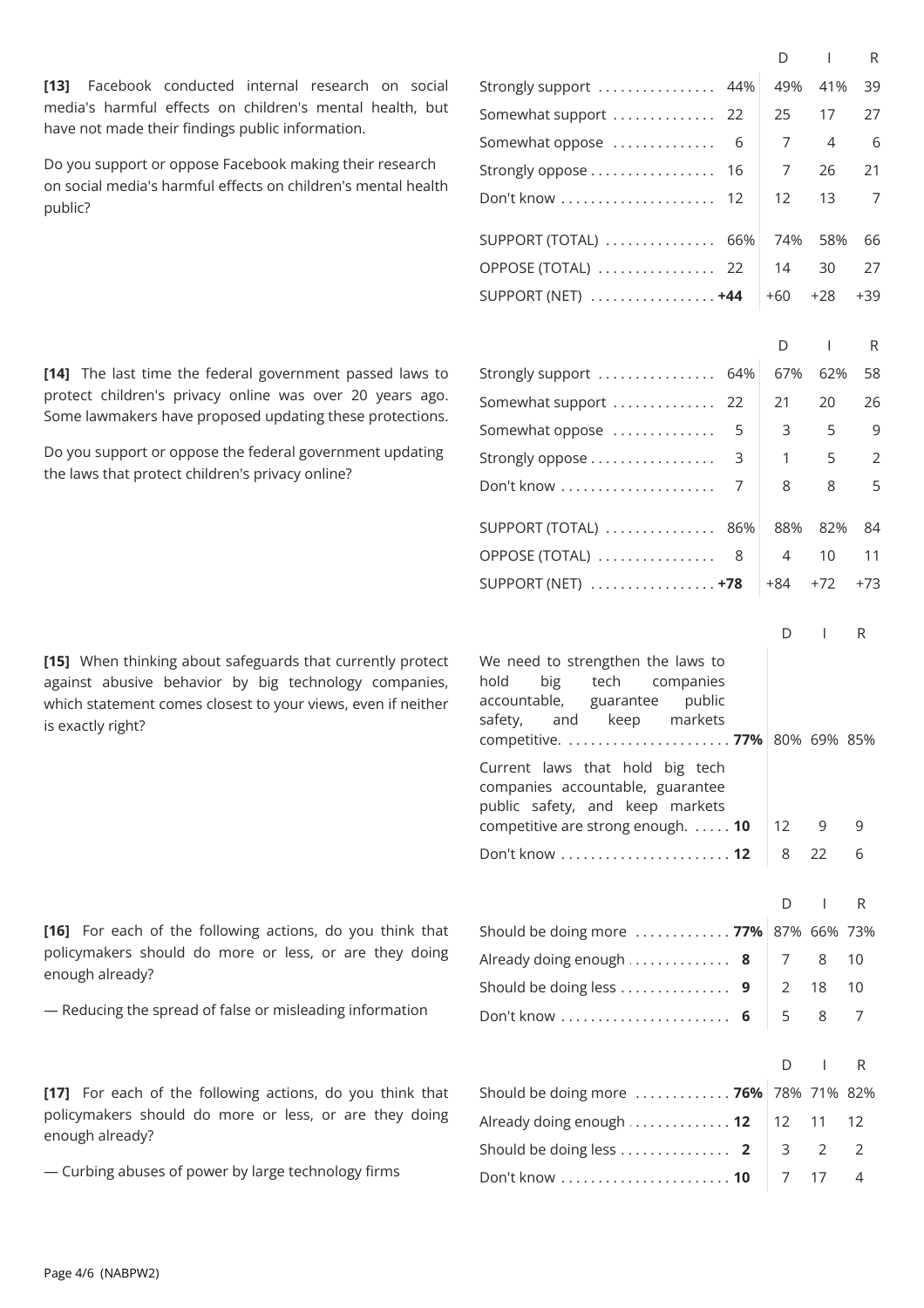**[18]** For each of the following actions, do you think that policymakers should do more or less, or are they doing enough already?

— Combating behavior that disadvantages smaller businesses

**[19]** For each of the following actions, do you think that policymakers should do more or less, or are they doing enough already?

— Strengthening protections for kids and teens who use the internet

**[20]** A bipartisan group of legislators have recently proposed the American Innovation and Choice Online (AICO) Act. The AICO Act puts in place new rules and standards for large technology companies.

Supporters of the bill say these rules are necessary to limit major technology corporations abusing their power by squeezing out small businesses' products on their platforms and limiting consumers' choices.

Opponents of the bill say this comes out of political motivations to burden these companies and would fundamentally alter the internet, decreasing consumers' convenience on major technology platforms.

Knowing what you know now, do you support or oppose the AICO Act?

**[21]** Some lawmakers in Congress argue that companies like Amazon, Facebook, and Google are monopolies because they face no real competition and use their size to crowd out competition, hurting small businesses and consumers.

Others argue that real competition and consumer choice about what websites to use still exist across the Internet and that these companies are providing very valuable services that billions of people rely upon.

Knowing what you know now, do you agree or disagree that the economic power of technology companies like Amazon, Facebook and Google is a problem facing the U.S. economy?

|                                                                   | $D \cup R$ |  |
|-------------------------------------------------------------------|------------|--|
| Should be doing more  72% 78% 62% 78%                             |            |  |
| Already doing enough $\ldots \ldots \ldots \ldots$ 11 11 9 12     |            |  |
| Should be doing less  2 $\begin{vmatrix} 1 & 2 & 3 \end{vmatrix}$ |            |  |
|                                                                   |            |  |

|                                       | $D \cup R$ |  |
|---------------------------------------|------------|--|
| Should be doing more  76% 83% 71% 70% |            |  |
| Already doing enough 12 9 12 21       |            |  |
| Should be doing less  2   1 3 4       |            |  |
|                                       |            |  |

|                            | D   |     | R   |  |
|----------------------------|-----|-----|-----|--|
| Strongly support  25%      | 23% | 25% | 32  |  |
| Somewhat support  33       | 40  | 27  | 27  |  |
|                            | 10  | 3   | 5   |  |
| Strongly oppose 5          | 4   | 5   | 6   |  |
| Don't know  30             | 23  | 40  | 30  |  |
| SUPPORT (TOTAL)  58%       | 63% | 52% | 59  |  |
| OPPOSE (TOTAL)  12         | 14  | 8   | 11  |  |
| SUPPORT (NET) $\ldots$ +46 | +49 | +44 | +48 |  |

|                       |  | D        |     | R     |  |
|-----------------------|--|----------|-----|-------|--|
| Strongly agree  34%   |  | 28%      | 39% | 40    |  |
| Somewhat agree  33    |  | 43       | 27  | 19    |  |
| Somewhat disagree  16 |  | 13       | 14  | 26    |  |
|                       |  | 6        | 5   | 6     |  |
|                       |  | $10^{-}$ | 15  | 9     |  |
| AGREE (TOTAL) 67%     |  | 71%      | 66% | 59    |  |
| DISAGREE (TOTAL)  22  |  | 19       | 19  | 32    |  |
|                       |  | +52      | +47 | $+27$ |  |